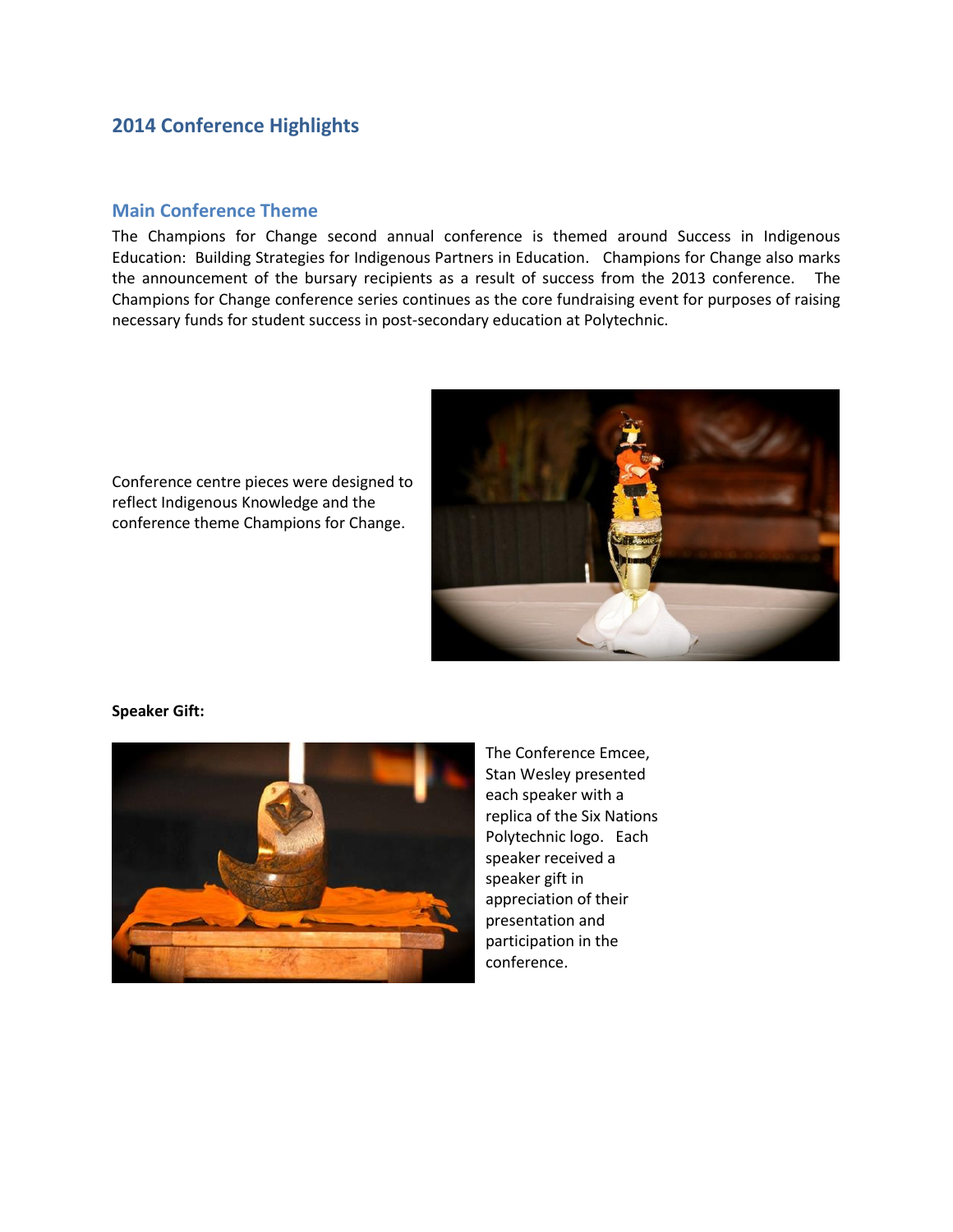A key aspect of Six Nations Polytechnic's Champions for Change conference includes a skit that begins each day of the conference.

"Four Brothers"





"The Hunt"



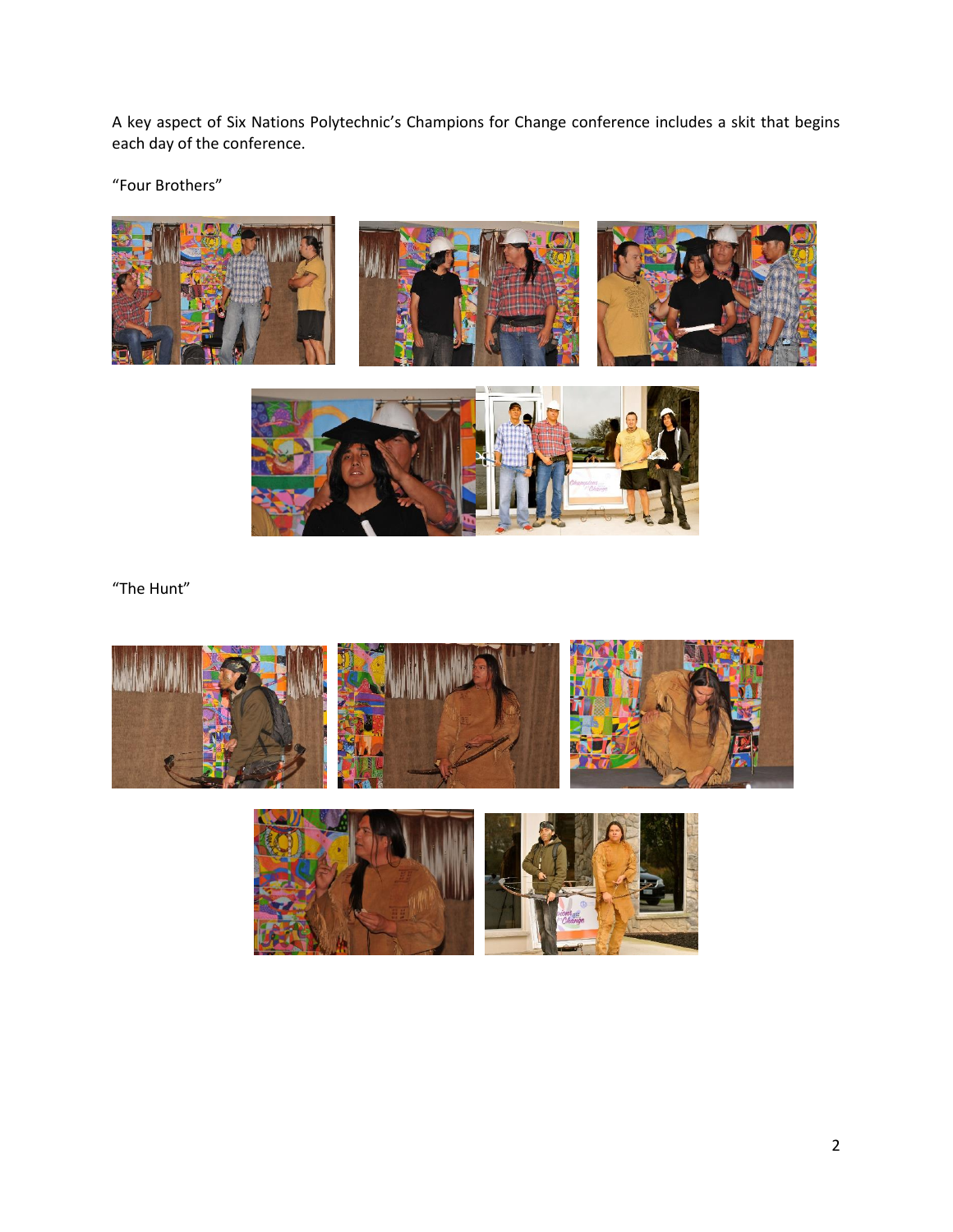#### **Honouring Resiliency:**



In honour and recognition of the resiliency of Indigenous students and to recognize the many challenges that Indigenous students face in completing post-secondary education, "Honouring Resiliency: Indigenous Peoples Education Success Volume 1", was unveiled. Fifteen post-graduate students from Six Nations shared their stories of challenges, incites and triumphs. Each of the gala guest received a complimentary copy of the booklet. Story contributors were invited to the luncheon and introduced to the conference participants. Graduates were asked to stand and receive the warm applause of appreciation and recognition from the participants.



Darren Thomas



Serene Porter, Robin Fraser and Erin Smith

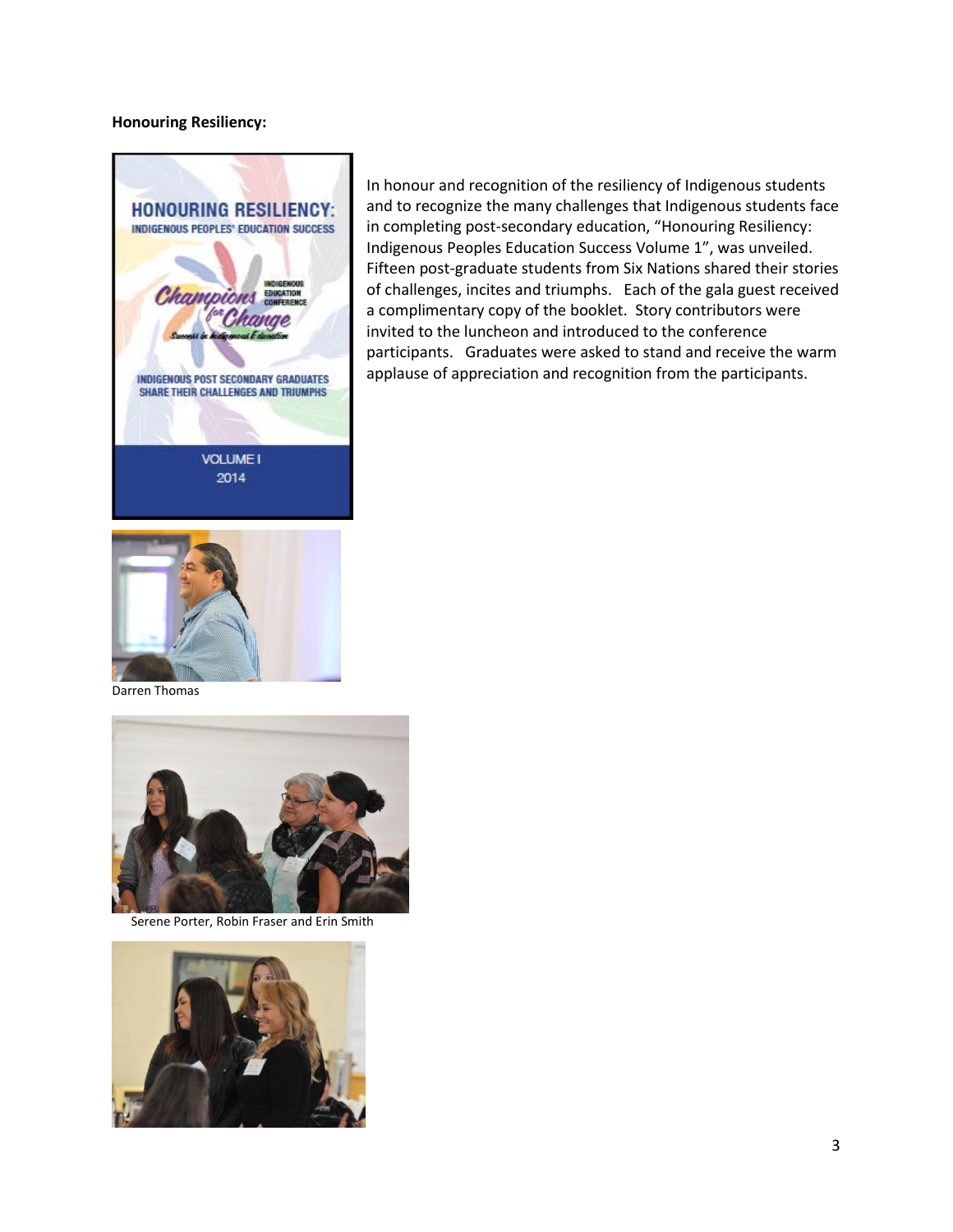Amber Skye, Kayla Anderson, and Stephanie Joy Styres-Dery



Adrienne Lickers